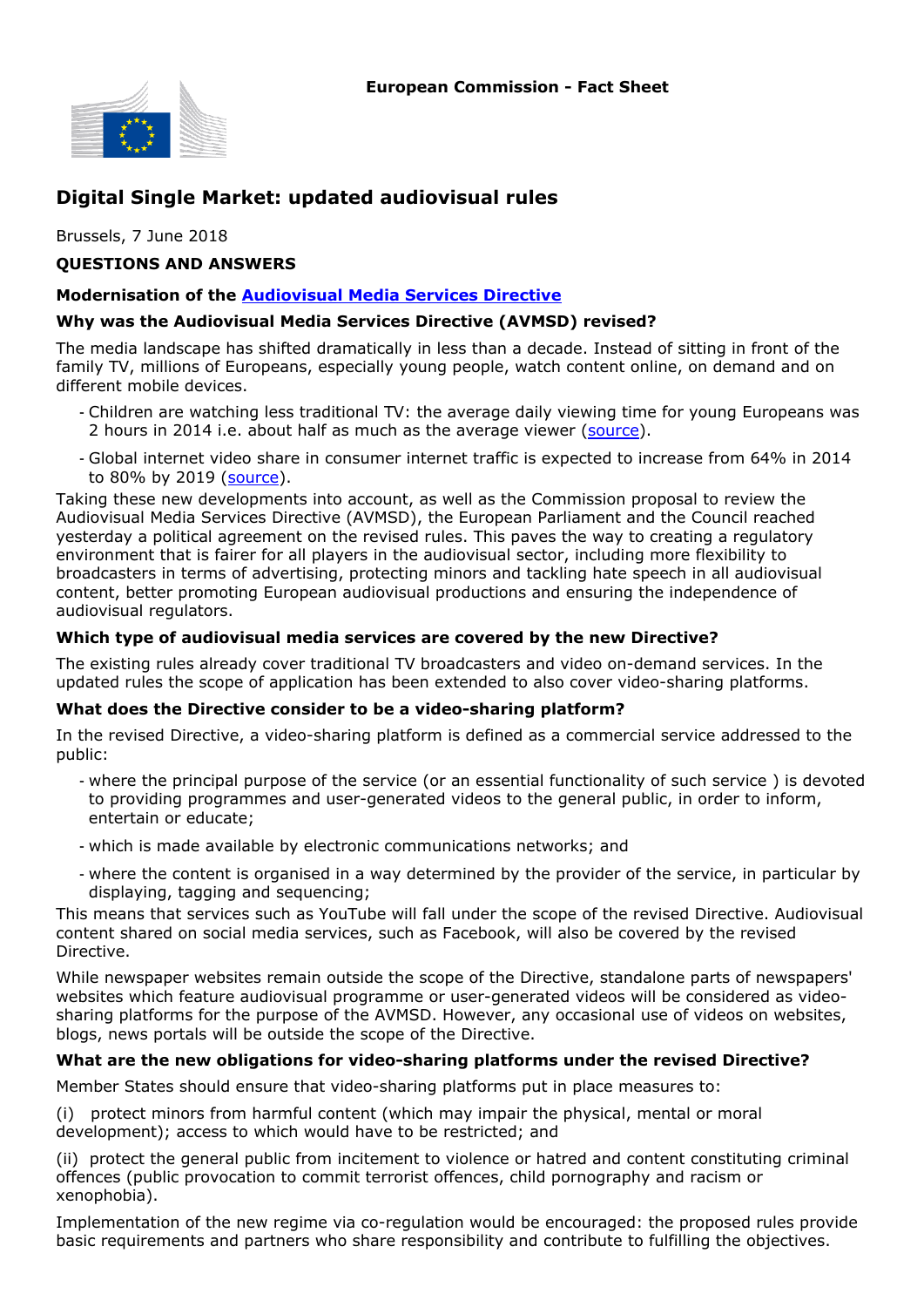The measures listed in the Directive that video-sharing platforms will need to put in place complement the E-Commerce Directive: this includes flagging and reporting mechanisms, age verification systems, systems to rate the content by the uploaders or users, or parental control systems, as well as clarification in the terms and conditions of the platform of a prohibition for users to share the content citizens should be protected from.

In addition, under the revised Directive, video-sharing platforms would also have to respect certain obligations for the commercial communications they are responsible for and to be transparent about commercial communications that are declared by the users when uploading content that contains such commercial communications.

Member States are able to adopt stricter rules for video-sharing platforms under their jurisdiction. Any measures under the new rules will need to remain compatible with the liability exemption for digital intermediaries provided in the E-Commerce Directive.

# What is the country of origin principle? How will it be improved?

The aim of the country of origin principle is to protect media service providers established in one Member State from restrictions imposed by other EU Member States receiving their services. Audiovisual providers do not need to comply with rules of 28 different Member States, only with those of the country where they are established.

The new Directive confirms and facilitates the country of origin principle in the following ways:

- ensuring transparency among Member States on jurisdiction: it will be easier to determine the country whose rules apply to each provider, thanks to a database which will contain a list of providers under Member States' jurisdiction. This information will be publicly available;
- aligning the procedures in case of exceptions to the country of origin for TV broadcasting and video on-demand services;
- introducing grounds for derogations for EU Member States as to serious risks to public health and public provocation to commit terrorist offences;
- introducing a new urgency procedure for derogations in case of public security concerns and public provocation to commit terrorist offences.

### What was agreed on advertising?

The new rules aim to strike the right balance between consumer protection, more specifically the protection of the most vulnerable consumers (for example minors), and a more flexible system for TV broadcasters, taking into account new market realities.

The proposed rules strengthen provisions to protect children from inappropriate audiovisual commercial communications of foods high in fat, salt and sodium, and sugars, by encouraging codes of conduct at EU level, where necessary.

Tobacco advertising remains forbidden in all types of media. For alcohol advertising, the co-legislators agreed also to encourage further development of self- or co-regulation, if necessary also at EU level, to effectively reduce the exposure of minors to such advertisments. This does not prevent Member States from applying stricter rules such as, for example, banning alcohol advertisements or adopting other measures.

The advertising limit of 20% of broadcasting time will apply from 6:00 to 18:00 (i.e. broadcasters can place advertising up to 20% of the viewing time in that period) and the same share is allowed during prime time (from 18:00 to midnight).

The new advertising rules are expected to have a positive economic impact for TV broadcasters and increase their capacity to invest in audiovisual content. This change is important for the competitiveness of the EU audiovisual industry.

# How will the protection of children from harmful and illegal content be strengthened?

Children watch less TV and more and more on-demand and online videos. However, the current AVMSD protects them more on TV and less in the online world. This inconsistency will now be fixed. The new rules will:

- -require that programmes that may impair the physical, mental or moral development of minors (harmful content) are only made available in such a way as to ensure that minors will not normally hear or see them. This is regardless of whether such programmes are broadcast by TV broadcasters or provided by on-demand providers. Video-sharing platforms will now also have to put in place measures to protect minors from harmful content. Such measures consist of tools for users to report and flag harmful content, age verification or parental control systems.

- -require that the most harmful content, such as gratuitous violence and pornography, shall be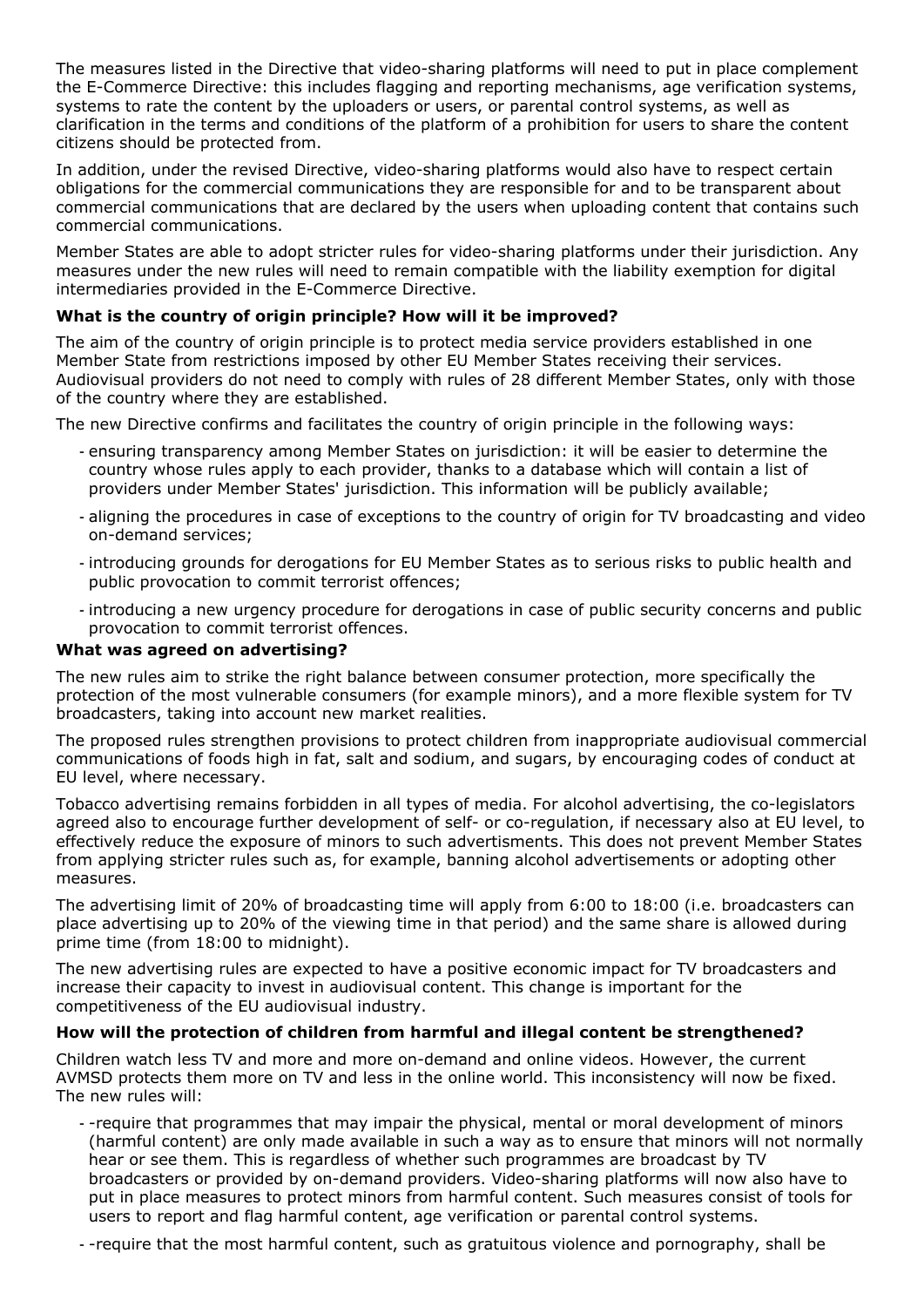subject to the strictest measures providing a high degree of control (such as encryption and effective parental controls).

- -encourage EU co-regulation on content descriptors (words, symbols or acoustic means warning of bad language, sex, violence, drugs, discrimination) which provide sufficient information to viewers about the possible harmful nature of the content. The industry should develop common content descriptors because age ratings without additional explanations on this rating do not always give sufficient information to parents. This will empower parents to make decisions for their children or for children to make decisions for themselves.

# How is European culture strengthened by the new Directive?

Under the new rules, TV broadcasters will continue to be obliged to broadcast at least 50% share of European works (including national content) in viewing time. Video-on-demand services – which already have to promote European works under current rules – are subject under the revised Directive to more specific obligations: they need to ensure at least 30% share of European content in their catalogues and should give a good visibility (prominence) to European content in their offers.

The new rules also include a mandatory exemption for companies with a low turnover and low audiences. It could also be deemed inappropriate to impose such requirements in cases where – given the nature or theme of the on-demand audiovisual media services– they would be impracticable or unjustified.

Overall, strengthening the promotion of European works for on-demand services will lead to a broader and more diverse offer for Europeans. This will have a positive impact on cultural diversity and bring more opportunities for European creators.

### Will the Member States impose financial contributions for European works on media service providers targeting a specific territory? How will it be enforced?

The rules in force already foresee that promotion of European works can also be carried out, amongst other ways, through financial contributions to the production and rights acquisition of European works. Member States have the option to require media services under their jurisdiction to contribute in this way. The new rules clarify the possibility for Member States to impose financial contributions (direct investments or levies payable to a fund) upon media service providers, including those established in a different Member State but that are targeting their national audiences. This would be a voluntary measure for Member States, not an obligation at EU level.

It is a fact that broadcasters are investing more in European works than video on demand providers. While European TV broadcasters invest around 20% of their revenues in original content, this figure represents less than 1% for on-demand providers. Therefore, when Member States impose financial contributions on broadcasters that are not under their jurisdiction,the investment of those broadcasters in European audiovisual works should be taken into account, with due consideration of the principle of proportionality.

#### Why is a share needed at EU level? Won't it be an extra-burden for businesses?

Mandatory shares of European works in catalogues of on-demand services already exist in more than half of EU Member States. This is required either as a standalone obligation (e.g. Cyprus, Hungary, Lithuania, Malta, Slovakia) or in combination with other joint or alternative obligations (e.g. France, Croatia, Czech Republic, Italy, Poland, Romania, Slovenia, Spain). The required shares in the catalogues vary considerably between Member States (10-60%). This is why minimum harmonisation at EU level is needed, so that all Europeans can have access to European audiovisual content.

It should not be a significant burden for businesses: according to a 2015 study by the European Audiovisual Observatory European films already accounted for 27% of all films available in video-ondemand catalogues in the EU.

More specifically:

- Share of EU films in 75 video-on-demand (VoD) catalogues: 27%
- Share of EU films in 16 subscription VoD catalogues: 30%
- Share of EU films in Netflix: 21%
- Share of EU films in iTunes: 21%

We also need to pay attention to new market entrants and small players. The new rules also include a mandatory exemption for companies with a low turnover and low audiences. It could also be inappropriate to impose such requirements in cases where – given the nature or theme of the ondemand audiovisual media services– they would be impracticable or unjustified.

#### How can video-on-demand services give adequate prominence to European works?